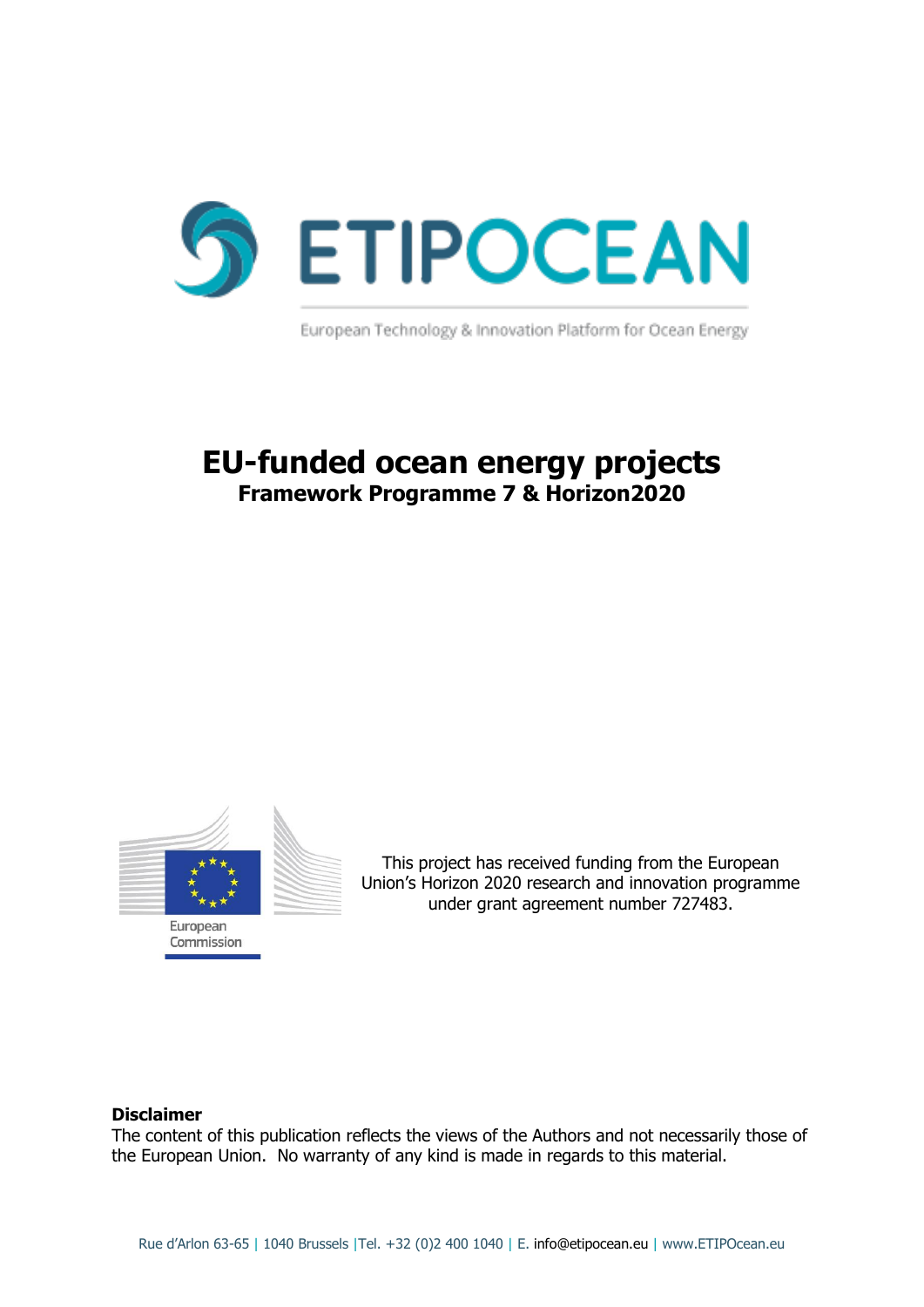

## **EU-funded ocean energy projects Framework Programme 7 & Horizon2020**

### **Contents**

| Table 1: Tidal stream projects that received a Horizon2020 award (October 2014 to      |  |
|----------------------------------------------------------------------------------------|--|
| Table 2: Wave energy projects that received a Horizon2020 award (October 2014 to       |  |
| Table 3: Salinity Gradient projects that received a Horizon2020 award (October 2014 to |  |
| Table 4: General ocean energy projects that received a Horizon2020 award (October      |  |
|                                                                                        |  |
| Table 5: Tidal stream projects that received an FP7 award (April 2008 to September     |  |
| Table 6: Wave energy projects that received an FP7 award (April 2008 to September      |  |
| Table 7: General energy projects that received an FP7 award (April 2008 to September   |  |
|                                                                                        |  |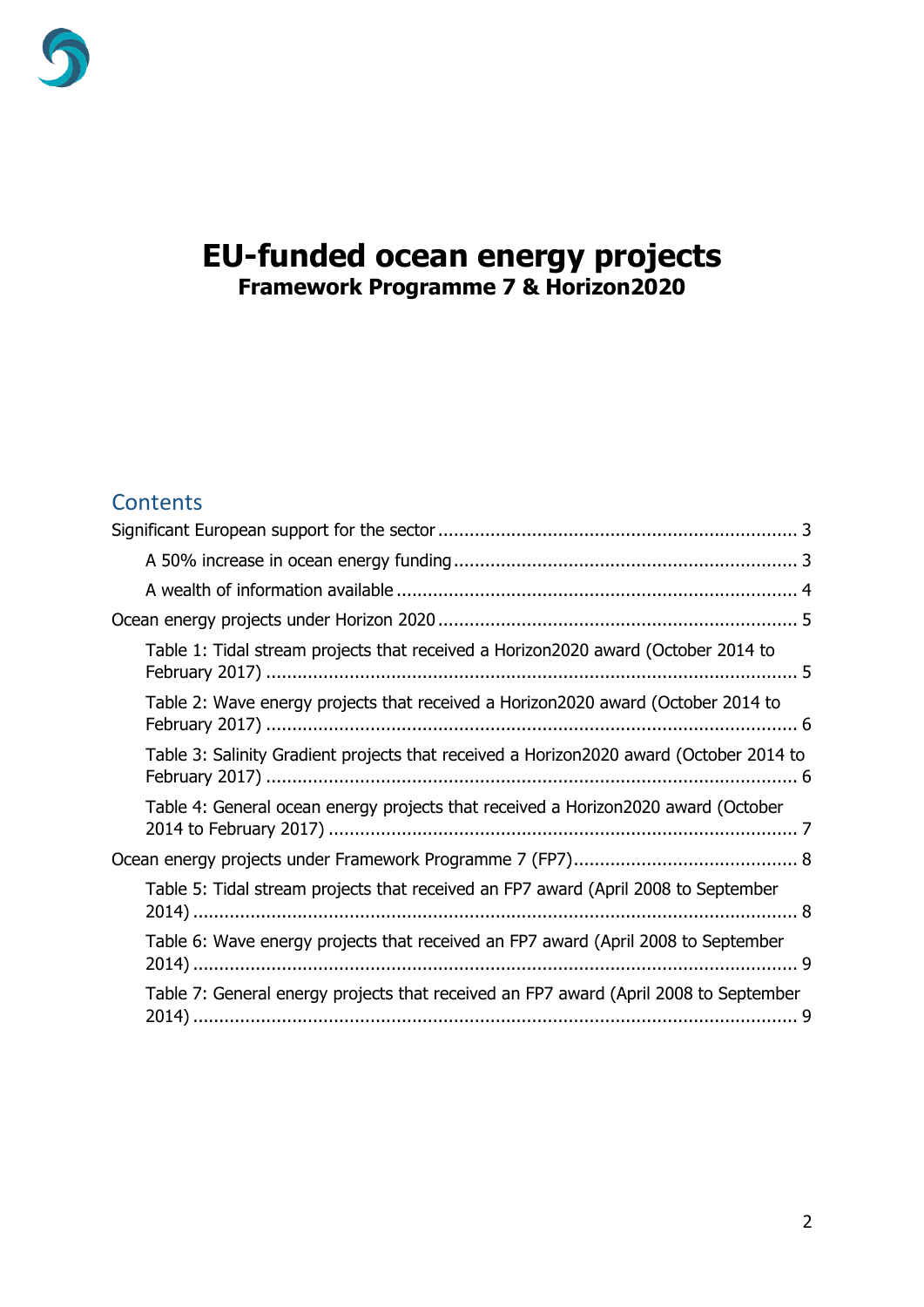

# <span id="page-2-0"></span>**Significant European support for the sector**

Since 2008, the European Commission has invested over €190m in ocean energy research and innovation through its FP7 (2007 – 2013) and Horizon 2020 programmes (2014 to date). As Horizon2020 is ongoing, running to 2020, support to ocean energy through this programme will further increase.

The FP7 and Horizon2020 are the main research and innovation funding programmes of the European Commission's lighthouse energy research policy, the Strategic Energy Technology Plan (SET-Plan).

In cooperation with national governments, the Commission's SET-Plan defines priorities and objectives for renewable energy research. Funding is, then, made available through sevenyear programmes such as Horizon2020.

#### <span id="page-2-1"></span>**A 50% increase in ocean energy funding**

€78m were awarded by FP7 from 2007 to 2013. It's successor, Horizon2020 awarded over €117m to the sector, a 50% increase on the previous programme in its first 4 years (2014 to February 2017).

With three more years until the end of Horizon 2020, EU spending for ocean energy research and innovation could increase further.

In FP7, projects looking specifically at tidal stream technology were awarded €21.6m, and €28m to projects looking at wave technology. A further €28.5m were awarded to "general" projects, who's applications can benefit a range of ocean energy technologies.

In Horizon 2020, tidal energy projects have been awarded almost €49m so far. This is more than the €32m awarded to wave energy. Moreover, €4m have been awarded to salinity gradient and a further €32m to general or cross-cutting projects.

Figure 1 compares the amount of funding for each technology under FP7 and Horizon2020 to date.



Figure 1: FP7 and Horizon2020 awards to ocean energy projects in €m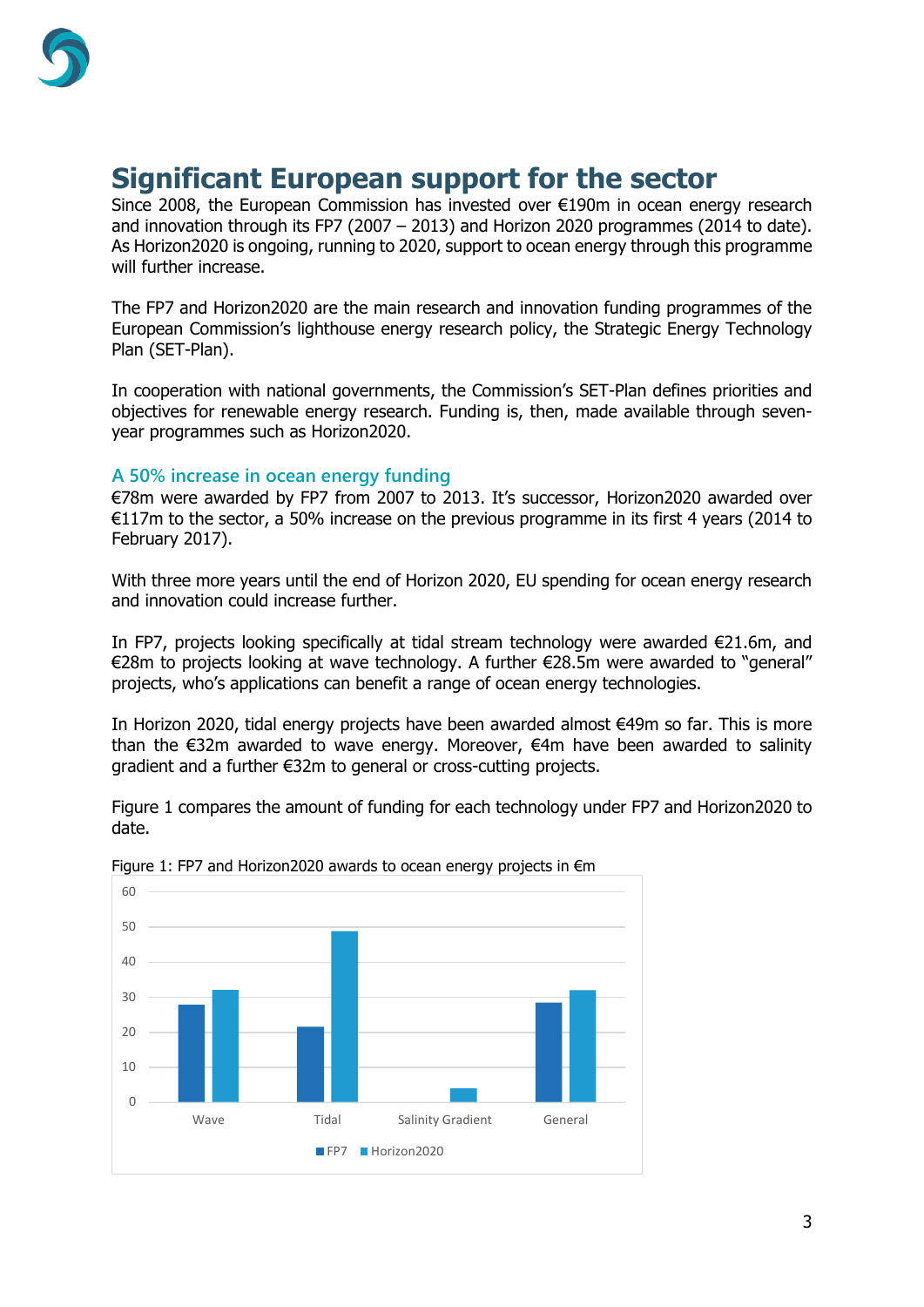

#### <span id="page-3-0"></span>**A wealth of information available**

EU funded research and innovation projects have created a wealth of learnings and collected vast amounts of data. Most of this information is publicly available through the projects' own websites and the European Commission's web-portal, [Cordis.](http://cordis.europa.eu/home_en.html)

These findings can be used as a starting point for future ocean energy research and innovation. All ocean energy projects funded by FP7 and Horizon2020 are listed below with a short description. Clickable links will lead you to the projects' websites and their Cordis page.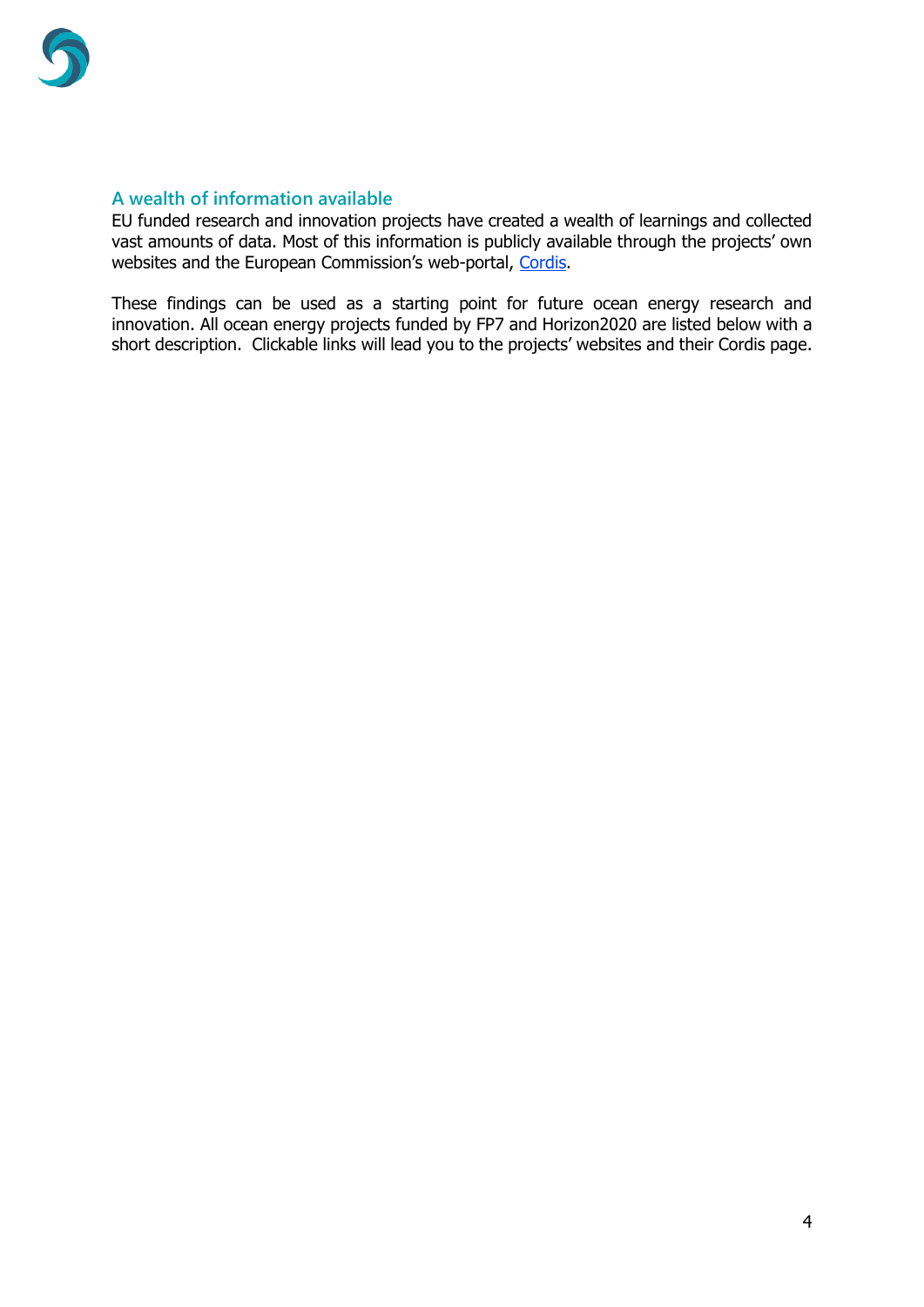

# <span id="page-4-0"></span>**Ocean energy projects under Horizon 2020**

### <span id="page-4-1"></span>**Table 1: Tidal stream projects that received a Horizon2020 award (October 2014 to February 2017)**

| <b>Name</b>                   | Coordinator                            | <b>Description</b>                                                                                                                                                                                                                                                                                           | EU                      | <b>Start</b> | End     | Call             | <b>Links</b>             |
|-------------------------------|----------------------------------------|--------------------------------------------------------------------------------------------------------------------------------------------------------------------------------------------------------------------------------------------------------------------------------------------------------------|-------------------------|--------------|---------|------------------|--------------------------|
|                               |                                        |                                                                                                                                                                                                                                                                                                              | award<br>$(\epsilon m)$ |              |         |                  |                          |
| Ocean 2G                      | Magallanes                             | Validate and develop the Product<br>Categories Rules for pre-certification<br>and industrialisation stages for an<br>full-size<br>tidal<br>innovative<br>energy<br>system.                                                                                                                                   | 1,9                     | 02/2017      | 01/2019 | FTI <sub>1</sub> | Cordis<br>Website        |
| <b>DEMOTIDE</b>               | <b>DEME</b>                            | Design, build and operate a 6MW<br>turbine array, in the Inner Sound of the<br>Pentland Firth in northern Scotland.                                                                                                                                                                                          | 20,3                    | 01/2017      | 12/2020 | LCE <sub>3</sub> | Cordis<br>Website        |
| InToTidal                     | <b>EMEC</b>                            | Test and demonstrate an integrated<br>and generic solution for offshore tidal<br>energy production.                                                                                                                                                                                                          | 2,0                     | 01/2017      | 06/2018 | FTI <sub>1</sub> | <b>Cordis</b><br>Website |
| <b>OCTTIC</b>                 | OpenHydro                              | Improve tidal turbine system design to<br>improve performance, efficiency and<br>reliability.                                                                                                                                                                                                                | 3,0                     | 12/2016      | 11/2018 | FTI <sub>1</sub> | Cordis<br>Website        |
| <b>TIPA</b>                   | Nova<br>Innovation                     | Build and test a tidal PTO to reduce<br>lifetime costs of tidal generation by<br>20%.                                                                                                                                                                                                                        | 4,4                     | 11/2016      | 10/2019 | LCE <sub>7</sub> | <b>Cordis</b><br>Website |
| D <sub>2</sub> T <sub>2</sub> | Nova<br>Innovation                     | Demonstration of turbine with direct<br>drive generator.                                                                                                                                                                                                                                                     | 2,3                     | 10/2016      | 03/2019 | <b>SME</b>       | <b>Cordis</b><br>Website |
| <b>FLOTEC</b>                 | Scotsrenewab.                          | Open sea demonstration of floating<br>tidal turbines.                                                                                                                                                                                                                                                        | 9,8                     | 01/2016      | 06/2019 | LCE <sub>3</sub> | Cordis<br>Website        |
| PowerKite                     | Queens<br>University<br><b>Belfast</b> | Design, build and deploy a power take-<br>off system (PTO) for novel tidal energy<br>collector concept, the Deep Green<br>subsea tidal kite to gather experience<br>in open sea conditions to enhance the<br>structural and power performance of<br>the PTO for a next generation tidal<br>energy converter. | 5,1                     | 01/2016      | 06/2018 | LCE <sub>2</sub> | Cordis<br>Website        |
| <b>TIDAL</b><br><b>HEALTH</b> | Pars Makina                            | Feasibility study for the development<br>of a direct torque measurement device<br>attached to tidal generator shaft for<br>overall condition monitoring of tidal<br>power plants remotely.                                                                                                                   | 0,05                    | 03/2015      | 08/2015 | <b>SME</b>       | Cordis<br>Website        |
| <b>SEAMETEC</b>               | Eire<br>Composites                     | Feasibility study for the development<br>of tidal turbine blades using composite<br>manufacturing processes.                                                                                                                                                                                                 | 0,05                    | 10/2014      | 03/2015 | <b>SME</b>       | Cordis<br>Website        |
| <b>Direct</b><br>Drive TT     | <b>Nova</b><br>Innovation              | Feasibility study in market potential for<br>direct drive tidal turbine.                                                                                                                                                                                                                                     | 0,05                    | 10/2014      | 03/2015 | <b>SME</b>       | Cordis<br>Website        |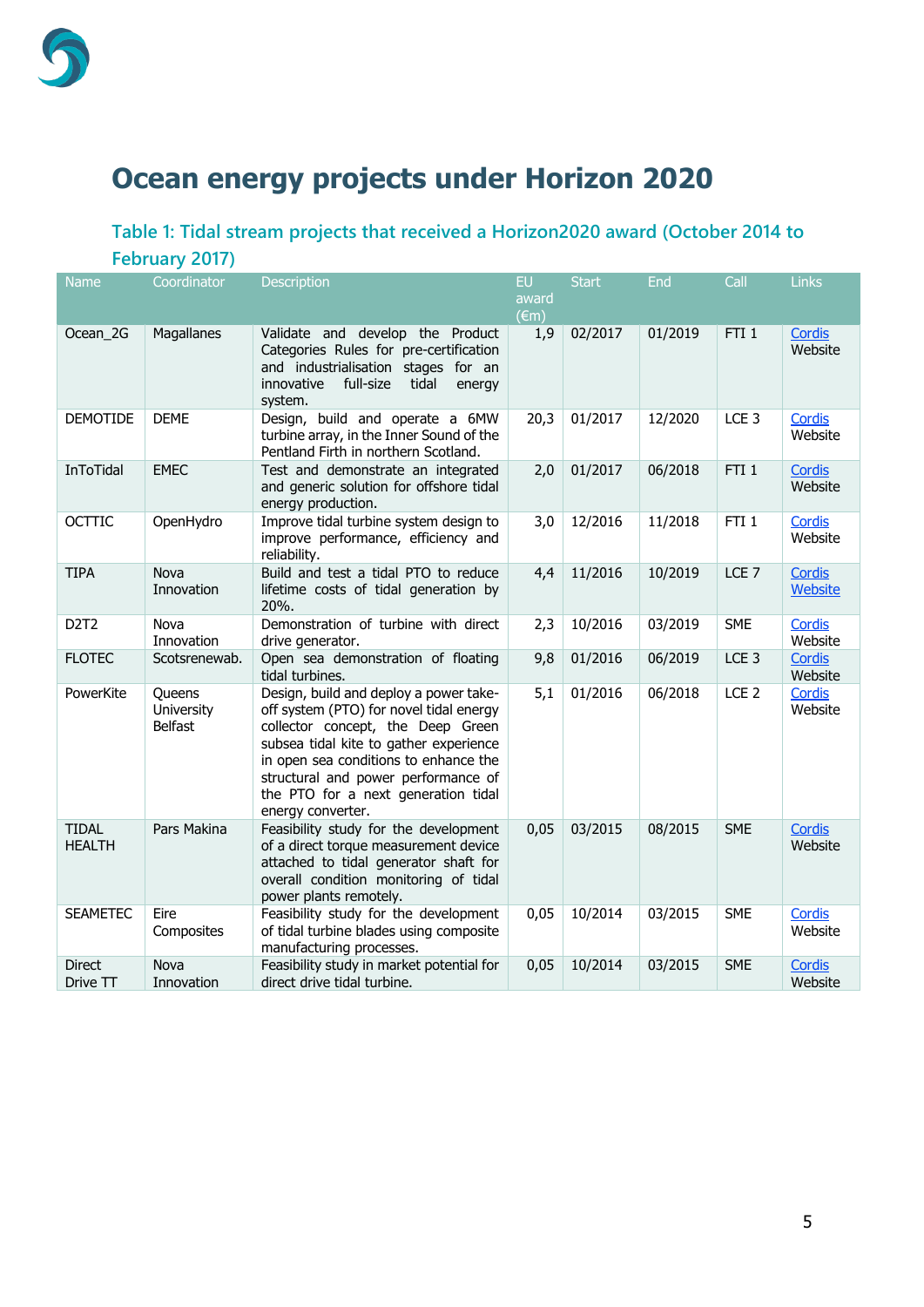

#### <span id="page-5-0"></span>**Table 2: Wave energy projects that received a Horizon2020 award (October 2014 to February 2017)**

| <b>Name</b>     | Coordinator                                                     | Description                                                                                                                                                                                                                                                                                                                                       | <b>EU</b><br>award<br>$(\epsilon m)$ | <b>Start</b> | End     | Call               | <b>Links</b>      |
|-----------------|-----------------------------------------------------------------|---------------------------------------------------------------------------------------------------------------------------------------------------------------------------------------------------------------------------------------------------------------------------------------------------------------------------------------------------|--------------------------------------|--------------|---------|--------------------|-------------------|
| Waveboost       | CorPower                                                        | Provide a step-change improvement<br>to the reliability and performance of<br><b>PTOs</b><br>(Power-Take-Offs),<br>by<br>developing<br>and<br>validating<br>an<br>innovative braking module with a<br>Cyclic Energy Recovery System<br>(CERS).                                                                                                    | $\overline{4}$                       | 11/2016      | 10/2019 | LCE <sub>7</sub>   | Cordis<br>Website |
| <b>OPERA</b>    | Tecnalia                                                        | Collect 2 years of open sea testing<br>data of an oscillating water column<br>wave device.                                                                                                                                                                                                                                                        | 5,7                                  | 02/2016      | 07/2019 | LCE <sub>2</sub>   | Cordis<br>Website |
| <b>ICONN</b>    | College<br><b>of</b><br>the<br>Holy<br>Trinity<br><b>Dublin</b> | A European Industrial Doctorate<br>initiative to meet the current and<br>future demand for highly skilled<br>offshore wind and wave energy<br>developing<br>by<br>engineers<br>and<br>advancing European capacity in the<br>development<br>design,<br>and<br>optimisation<br>for<br>performance<br>Offshore Wind and Wave Energy<br>installations | 0,8                                  | 10/2015      | 09/2019 | ITN-<br><b>EID</b> | Cordis<br>Website |
| <b>CEFOW</b>    | Fortum                                                          | Deployment of multiple MW-scale<br>wave energy converters.                                                                                                                                                                                                                                                                                        | 17,0                                 | 06/2015      | 05/2020 | LCE <sub>3</sub>   | Cordis<br>Website |
| <b>POSEIDON</b> | Floating<br>Power Plant                                         | Overcoming market barriers<br>to<br>commercialisation of a floating wind<br>& wave energy concept.                                                                                                                                                                                                                                                | 1,1                                  | 06/2015      | 05/2017 | <b>SME</b>         | Cordis<br>Website |
| <b>WETFEET</b>  | WavEC                                                           | Understand and find solutions to the<br>major constraints in the development<br>of wave energy technology by<br>identifying and developing disruptive<br>components, systems and processes<br>to improve the sector as a whole                                                                                                                    | 3,5                                  | 05/2015      | 04/2018 | LCE <sub>1</sub>   | Cordis<br>Website |
| Wavepiston      | Wavepiston                                                      | Feasibility study for the development<br>of wave energy converters using<br>"force cancellation" technology.                                                                                                                                                                                                                                      | 0,05                                 | 02/2015      | 05/2015 | <b>SME</b>         | Cordis<br>Website |

## <span id="page-5-1"></span>**Table 3: Salinity Gradient projects that received a Horizon2020 award (October 2014 to February 2017)**

| <b>Name</b>           | Coordinator                              | <b>Description</b>                                                                                                                                                                                                                                                                             | EU<br>award<br>$(\epsilon m)$ | <b>Start</b> | End     | Call | <b>Links</b>      |
|-----------------------|------------------------------------------|------------------------------------------------------------------------------------------------------------------------------------------------------------------------------------------------------------------------------------------------------------------------------------------------|-------------------------------|--------------|---------|------|-------------------|
| RED-Heat-<br>to-Power | Wirtschaft<br>&<br>Infrastruktur<br>qmbh | electricity<br>salinity<br>Generate<br>from<br>gradient<br>Reverse<br>using<br>Electrodialysis with artificial saline<br>solutions operating in a closed-loop.<br>The original salinity gradient is<br>regenerated by a separation step<br>that uses heat at $40^{\circ}$ C – $100^{\circ}$ C. | 4.0                           | 05/2015      | 04/2019 |      | Cordis<br>Website |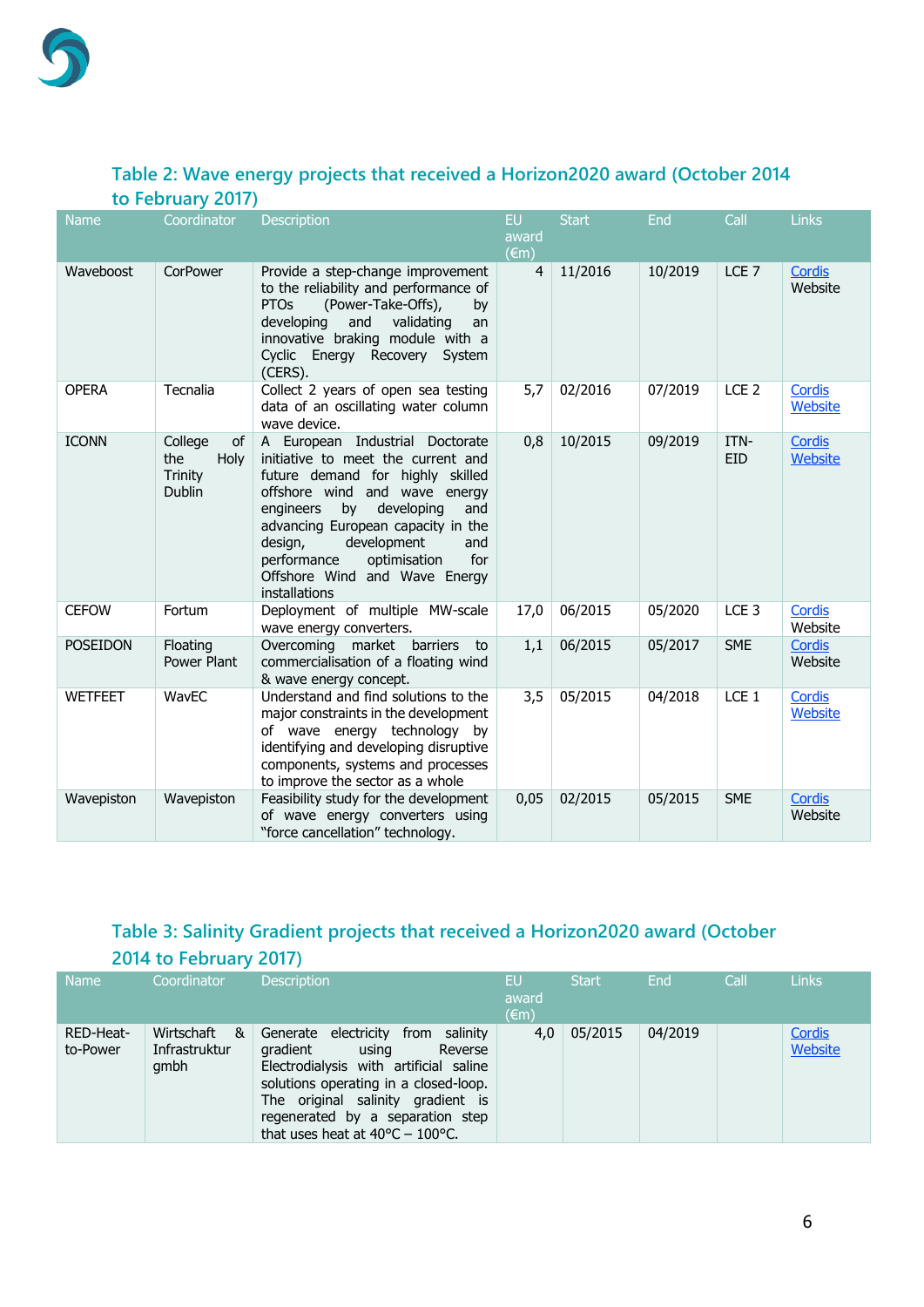### <span id="page-6-0"></span>**Table 4: General ocean energy projects that received a Horizon2020 award (October 2014 to February 2017)**

| <b>Name</b>                                  | Coordinator                 | <b>Description</b>                                                                                                                                                                                                                                                                                                        | <b>EU</b><br>award<br>$(\epsilon m)$ | <b>Start</b> | <b>End</b> | Call                | <b>Tech</b> | <b>Links</b>             |
|----------------------------------------------|-----------------------------|---------------------------------------------------------------------------------------------------------------------------------------------------------------------------------------------------------------------------------------------------------------------------------------------------------------------------|--------------------------------------|--------------|------------|---------------------|-------------|--------------------------|
| <b>MARINET 2</b>                             | University<br>College Cork  | continued<br>the<br>Ensure<br>integration<br>and<br>of<br>enhancement<br>all<br>leading<br>European<br>research<br>infrastructure<br>and facilities specialising<br>in research, development<br>and testing of offshore<br>renewable<br>energy<br>including<br>systems<br>electrical sub systems and<br>grid integration. | 10,6                                 | 01/2017      | 06/2021    | <b>INFRAIA</b><br>1 | General     | Cordis<br>Website        |
| <b>OCEAN</b><br><b>ERA</b><br>Net<br>Co-fund | Scottish<br>Enterprise      | Demonstration<br>and<br>validation of innovative<br>technologies<br>the<br>for<br>generation of electricity<br>from waves, tidal current,<br>tidal<br>range,<br>salinity<br>gradient<br>and<br>ocean<br>thermal<br>energy<br>conversion.                                                                                  | 6,0                                  | 01/2017      | 12/2021    | <b>LCE 34</b>       | General     | Cordis<br>Website        |
| <b>TAOIDE</b>                                | University<br>College Cork  | Develop<br>complete<br>a<br>power transfer system<br>from prime mover to<br>electrical grid with normal<br>maintenance intervals of<br>greater than five years,<br>and availability of greater<br>than 98%.                                                                                                               | 3,2                                  | 11/2016      | 10/2019    | LCE <sub>7</sub>    | General     | Cordis<br>Website        |
| ETIP Ocean                                   | Ocean Energy<br>Europe      | Identify challenges<br>to<br>ocean<br>energy<br>development and creating<br>knowledge<br>sharing<br>a<br>platform to overcome<br>them.                                                                                                                                                                                    | 0,6                                  | 12/2016      | 11/2018    | <b>LCE 36</b>       | General     | Cordis<br>Website        |
| <b>MUSES</b>                                 | Marine<br>Scotland          | Build knowledge of the<br>appropriate techniques to<br>minimize barriers, impacts<br>risks,<br>whilst<br>and<br>maximising local benefits,<br>reducing<br>gaps<br>in<br>deliver<br>knowledge<br>to<br>efficiencies<br>through<br>integrated<br>planning,<br>consenting processes and<br>other techniques.                 | 1,98                                 | 11/2016      | 10/2018    | BG <sub>3</sub>     | General     | <b>Cordis</b><br>Website |
| <b>LINCOLN</b>                               | Politecnico<br>di<br>Milano | Develop<br>three<br>new<br>concepts of added-value<br>specialised vessels able to<br>run requested services for                                                                                                                                                                                                           | 6,3                                  | 10/2016      | 09/2019    | BG <sub>2</sub>     | General     | Cordis<br>Website        |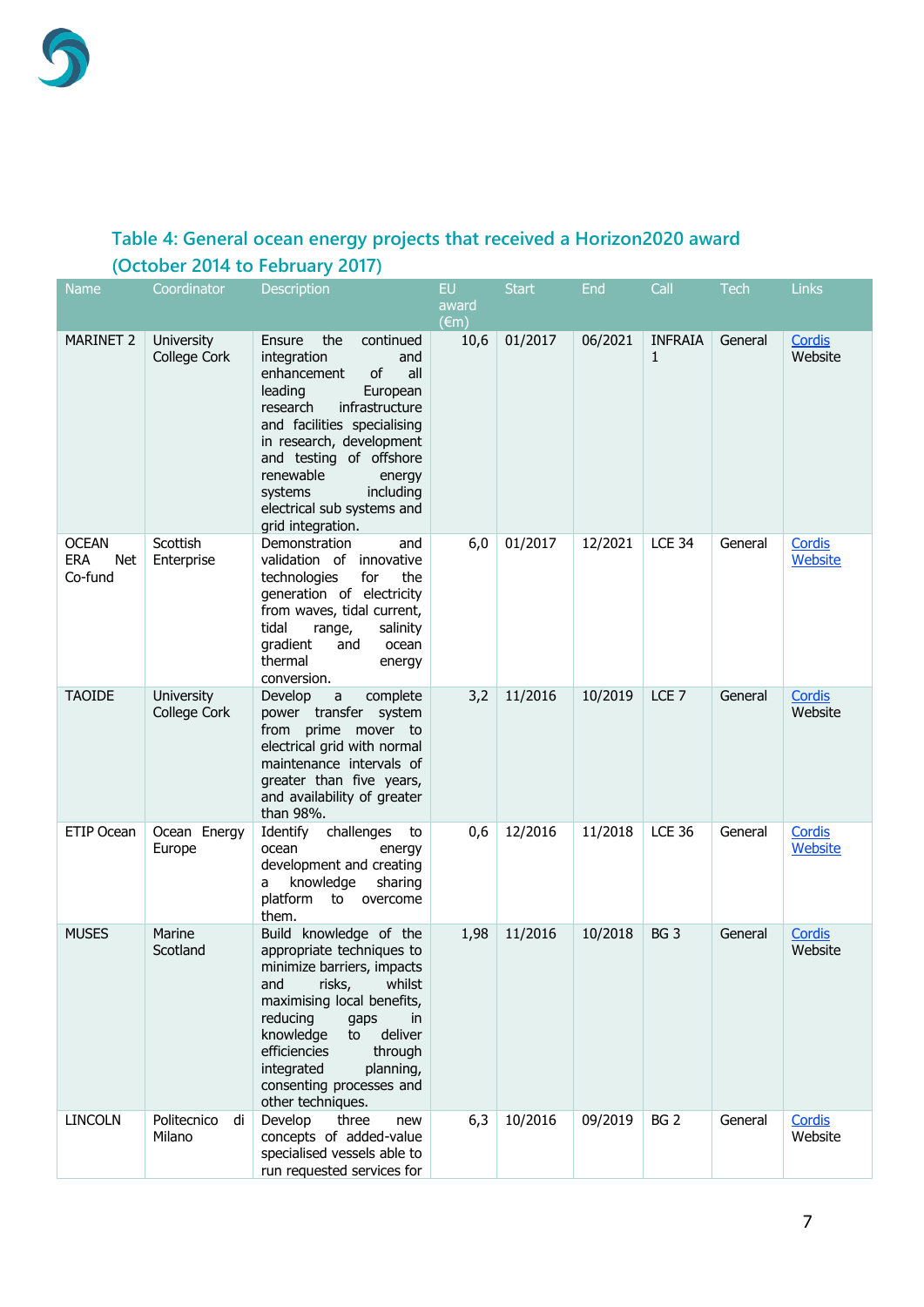

|               |                             | several maritime sectors<br>including ocean energy in<br>the<br>effective,<br>most<br>efficient,<br>economic<br>valuable and eco-friendly<br>way.                                                                                                                              |      |         |         |                  |         |                   |
|---------------|-----------------------------|--------------------------------------------------------------------------------------------------------------------------------------------------------------------------------------------------------------------------------------------------------------------------------|------|---------|---------|------------------|---------|-------------------|
| <b>MARIBE</b> | University<br>College Cork  | Investigate cooperation<br>opportunities<br>(partnerships,<br>joint<br>ventures<br>etc.)<br>for<br>companies within four key<br>Blue Growth sectors to<br>develop these companies<br>and their sectors and to<br>promote the multi-use of<br>space in the offshore<br>economy. | 1,98 | 03/2015 | 08/2016 | BG <sub>1</sub>  | General | Cordis<br>Website |
| <b>RICORE</b> | Robert Gordon<br>University | Establish a<br>risk-based<br>approach to ocean energy<br>consenting.                                                                                                                                                                                                           | 1,4  | 01/2015 | 06/2016 | LCE <sub>4</sub> | General | Cordis<br>Website |

# <span id="page-7-0"></span>**Ocean energy projects under Framework Programme 7 (FP7)**

## <span id="page-7-1"></span>**Table 5: Tidal stream projects that received an FP7 award (April 2008 to September**

| ٠ |  |
|---|--|
|   |  |

| <b>Name</b>                      | Coordinator                                 | <b>Description</b>                                                                                | EU<br>award<br>$(\epsilon m)$ | <b>Start</b> | <b>End</b> | Call          | <b>Links</b>      |
|----------------------------------|---------------------------------------------|---------------------------------------------------------------------------------------------------|-------------------------------|--------------|------------|---------------|-------------------|
| TIDAL-EC                         | Offshore<br>Renewable<br>Energy<br>Catapult | Optimisation of tidal energy PTOs, by<br>determining their optimum design.                        |                               | 09/2014      | 02/2017    | <b>SME</b>    | Cordis<br>Website |
| <b>CLEARWATER</b>                | <b>Atlantis</b><br>Operations Itd           | Install and operate a 4.5MW tidal array<br>in the Pentland Firth in Scotland.                     | 7,7                           | 01/2014      | 12/2018    | <b>ENERGY</b> | Cordis<br>Website |
| <b>TIDES</b>                     | DP Energy                                   | Develop and demonstrate a full-scale<br>tidal array.                                              | 8                             | 04/2013      | 04/2018    | <b>ENERGY</b> | Cordis<br>Website |
| <b>REMO</b>                      | TWI Itd                                     | Develop remote monitoring systems to<br>reduce life-cycle costs of tidal energy.                  | 1,1                           | 12/2012      | 11/2014    | <b>SME</b>    | Cordis<br>Website |
| <b>MAGNETIDE</b>                 | <b>ATARD</b>                                | Development of magnetic materials for<br>tidal turbines.                                          | 1,1                           | 12/2012      | 11/2014    | <b>SME</b>    | Cordis<br>Website |
| <b>TIDALSENSE</b><br><b>DEMO</b> | Innotec UK                                  | of<br>validation<br>Demonstration<br>and<br>condition monitoring systems for tidal<br>generators. | 1,6                           | 02/2012      | 01/2014    | <b>SME</b>    | Cordis<br>Website |
| TIDALSENSE                       | <b>TWI Itd</b>                              | condition<br>Developing<br>monitoring<br>systems for tidal generators.                            | 1,1                           | 09/2009      | 08/2011    | <b>SME</b>    | Cordis<br>Website |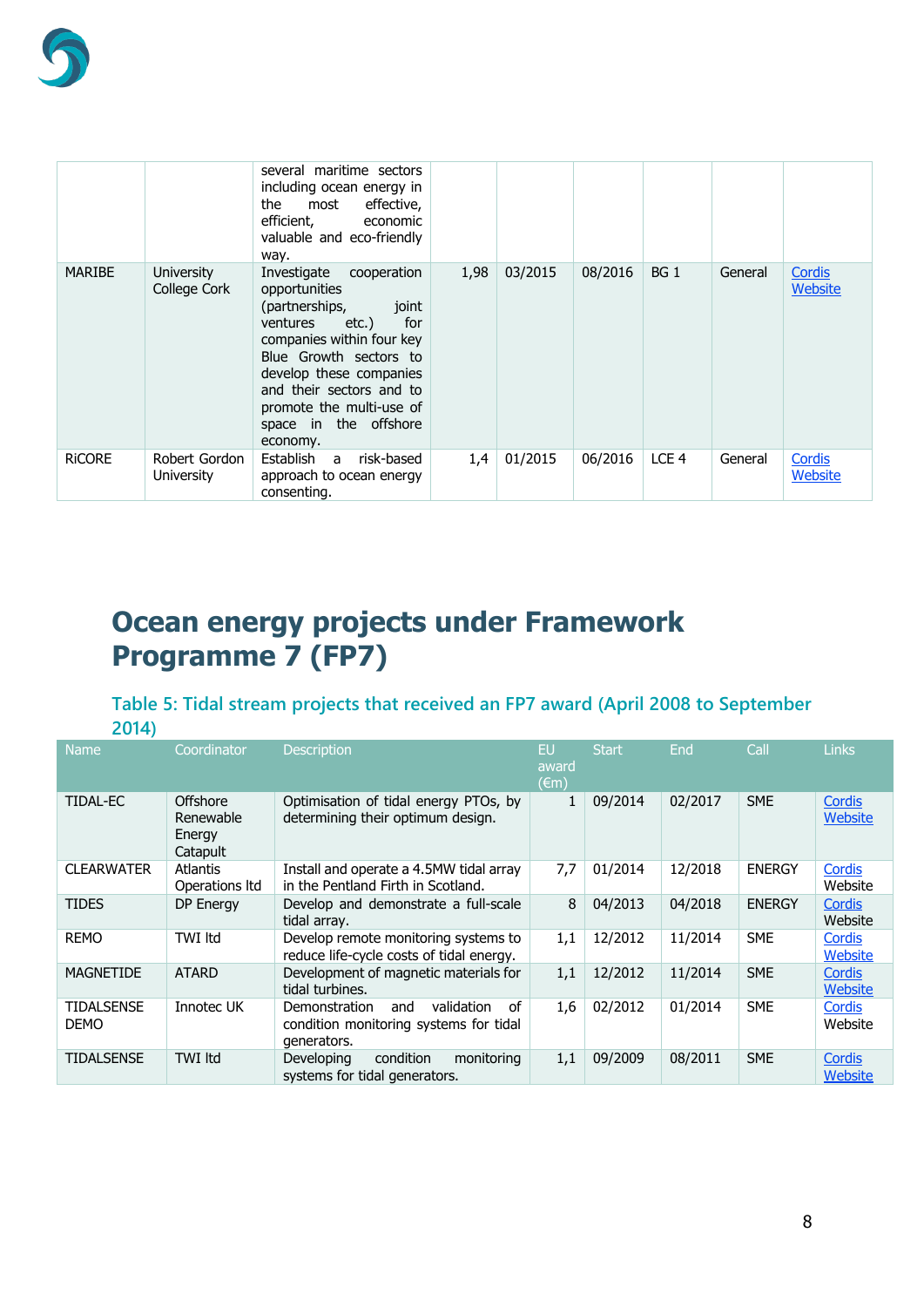#### <span id="page-8-0"></span>**Table 6: Wave energy projects that received an FP7 award (April 2008 to September 2014)**

| <b>Name</b>    | Coordinator                                                       | <b>Description</b>                                                                                                                               | EU<br>award<br>$(\epsilon m)$ | <b>Start</b> | End     | Call          | Links                    |
|----------------|-------------------------------------------------------------------|--------------------------------------------------------------------------------------------------------------------------------------------------|-------------------------------|--------------|---------|---------------|--------------------------|
| OceaNET        | WavEC                                                             | Train young researchers in specific and<br>enabling technologies common to both<br>wave energy and offshore wind.                                | 3,4                           | 09/2013      | 08/2017 | <b>ITN</b>    | <b>Cordis</b><br>Website |
| PolyWEC        | Scuola<br>Superiore<br>Sant'Anna<br>di<br>Pisa                    | Development of<br>polymeric<br>wave<br>energy converters.                                                                                        | 2,1                           | 11/2012      | 01/2017 | <b>ENERGY</b> | Cordis<br>Website        |
| <b>AQUAGEN</b> | National<br><b>Technical</b><br>of<br>University<br><b>Athens</b> | Development<br><b>of</b><br>wave<br>energy<br>converter PTO.                                                                                     | 1,7                           | 01/2011      | 03/2014 | <b>SME</b>    | <b>Cordis</b><br>Website |
| Waveport       | Intelligent<br>Systems<br>Research<br>Institute                   | Demonstration of<br>600kW<br>$\mathsf{a}$<br>wave<br>energy converter and<br>ten-port<br>a<br>underwater<br>sub-station<br>rated<br>at<br>1.5MW. | 4,6                           | 02/2010      | 07/2014 | <b>ENERGY</b> | Cordis<br>Website        |
| Standpoint     | Wavebob                                                           | Standardise point absorbers through<br>full-scale demonstration of a wave<br>energy converter at sea.                                            | 5,1                           | 11/2009      | 11/2014 | <b>ENERGY</b> | Cordis<br>Website        |
| <b>SURGE</b>   | AW-Energy                                                         | Demonstration of a wave energy<br>converter prototype for near-shore<br>areas at sea.                                                            | 3                             | 10/2009      | 10/2013 | <b>ENERGY</b> | Cordis<br>Website        |
| <b>SNAPPER</b> | <b>ORE Catapult</b>                                               | Develop a low-cost linear generator for<br>wave energy convertors.                                                                               | 1                             | 09/2009      | 08/2011 | <b>SME</b>    | Cordis<br>Website        |
| Wavetrain2     | WavEC                                                             | Creating a pool of specialised wave<br>energy research professionals.                                                                            | 3,5                           | 10/2008      | 06/2012 | <b>ITN</b>    | Cordis<br>Website        |
| <b>CORES</b>   | <b>University</b><br>College Cork                                 | Developing<br>and<br>new<br>concepts<br>components for wave energy PTOs,<br>moorings, risers and data acquisition<br>systems.                    | 3,5                           | 04/2008      | 09/2011 | <b>ENERGY</b> | <b>Cordis</b><br>Website |

#### <span id="page-8-1"></span>**Table 7: General energy projects that received an FP7 award (April 2008 to September 2014)**

|                | September 2014)                   |                                                                                                                                                                                                                                                                 |                                      |              |            |               |                          |
|----------------|-----------------------------------|-----------------------------------------------------------------------------------------------------------------------------------------------------------------------------------------------------------------------------------------------------------------|--------------------------------------|--------------|------------|---------------|--------------------------|
| <b>Name</b>    | Coordinator                       | <b>Description</b>                                                                                                                                                                                                                                              | <b>EU</b><br>award<br>$(\epsilon m)$ | <b>Start</b> | <b>End</b> | Call          | <b>Links</b>             |
| <b>ACORN</b>   | TWI Itd                           | Improving protective coatings for<br>offshore renewable energy structures                                                                                                                                                                                       |                                      | 11/2013      | 03/2016    | <b>SME</b>    | Cordis<br>Website        |
| <b>DTOcean</b> | University<br>of<br>Edinburgh     | Provide open access design tools for<br>developing the first generation tidal<br>and wave energy arrays.                                                                                                                                                        | 4,2                                  | 10/2013      | 10/2016    | <b>ENERGY</b> | Cordis<br>Website        |
| <b>Marinet</b> | <b>University</b><br>College Cork | Linking ocean energy research and test<br>facilities to coordinate research and<br>development at all scales (small<br>models, prototype scales, laboratory,<br>open sea tests). Allow access for<br>researchers and developers to facilities<br>across Europe. | 9                                    | 04/2011      | 09/2015    | <b>INFRA</b>  | Cordis<br><b>Website</b> |
| <b>ORECCA</b>  | Fraunhofer                        | for<br>future<br>Produce<br>roadmap<br>a<br>of offshore<br>deployment<br>wind<br>and<br>ocean energy technologies.                                                                                                                                              | 1,6                                  | 03/2010      | 08/2011    | <b>ENERGY</b> | Cordis<br>Website        |